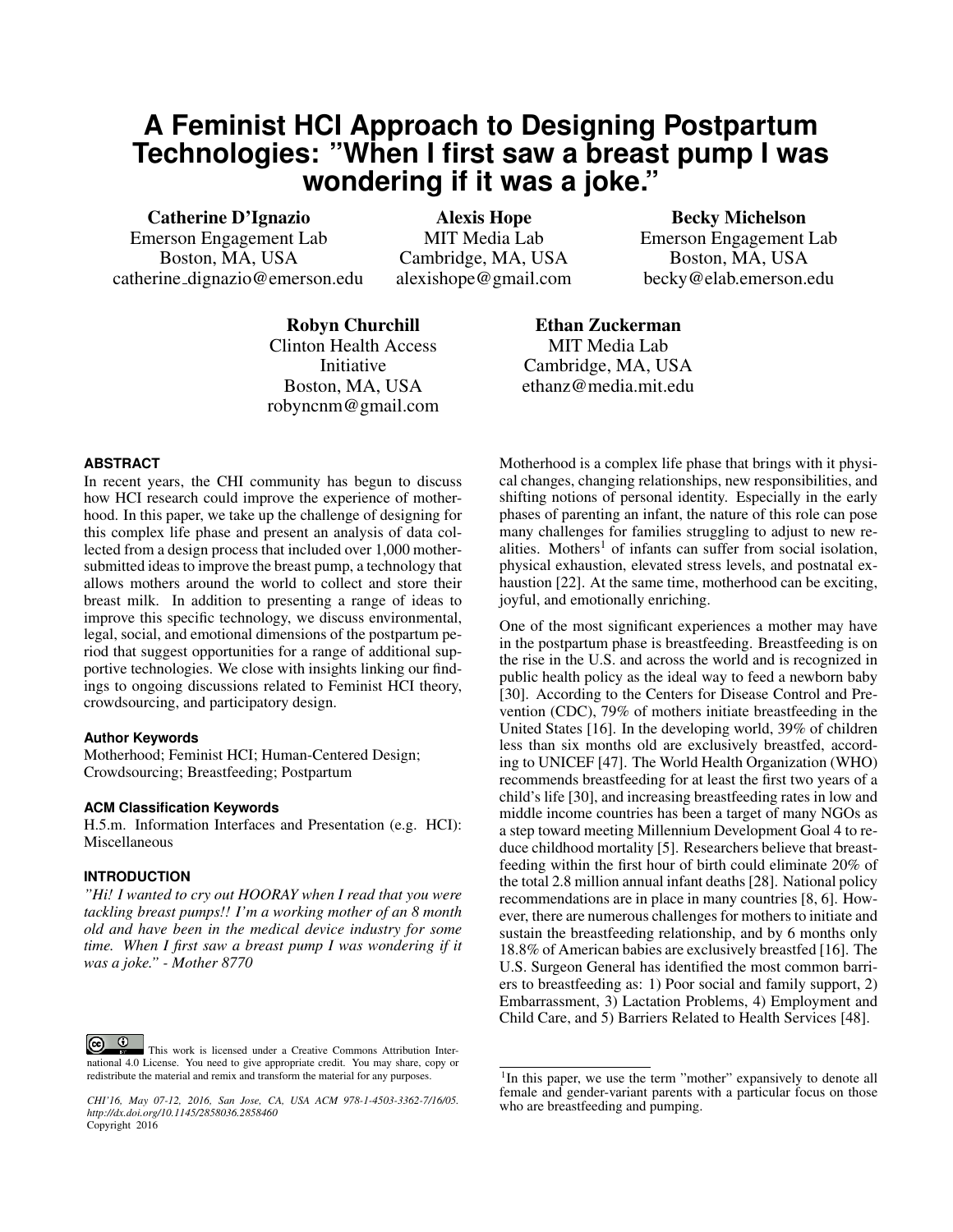Technologies are playing increasing role in the experience of all aspects of motherhood, including breastfeeding. Prior HCI work has explored how digital technologies can improve the breastfeeding experiences of mothers. Feedfinder [\[10\]](#page-9-5), created through a user-centered design process, is a locationmapping mobile application designed to help women find, review, and share public spaces amenable to breastfeeding. This work argues for designers of public health technologies to focus on community-level interventions rather than focusing solely on an individual.

Milk banks, which collect, screen, and distribute human milk, are a community-level solution to increase the availability of breast milk. Some mothers cannot supply breast milk to their babies for a variety of reasons; for example, if they have a communicable illness, or the infant was born prematurely and has a gastrointestinal disorder. The infrastructure needed to ensure that milk is safe for consumption may not be available in every country, and recent HCI work has sought to create low-cost, decentralized technologies for milk pasteurization in developing countries [\[18\]](#page-9-6).

Beyond breastfeeding, other recent work has sought to design technologies to combat social isolation faced by mothers of new infants [\[26\]](#page-10-4), help expectant mothers share information about their pregnancy with an intimate social group [\[31\]](#page-10-5), and introduce communication tools for homeless mothers at an emergency shelter to connect with support staff and learn about resources [\[36\]](#page-10-6). We intend for our research to contribute to this ongoing conversation and body of research related to motherhood and HCI. A 2013 workshop at CHI argued that motherhood is an under-explored transitional life phase that could be better supported by digital technologies [\[11\]](#page-9-7). This workshop highlighted earlier HCI work related to motherhood and put forth a research agenda that called for more ethnographic work to explore the everyday lived experiences of mothers, as well as an increase in participatory approaches to designing and evaluating new technologies for mothers.

Our work on HCI and motherhood focuses on a technology that is both an essential and problematic aspect of motherhood in the developed world. In this paper, we take up the challenge of designing for mothers and present an analysis of data collected from a participatory design process that included over 1,000 mother-submitted ideas to improve the breast pump, a technology that helps mothers extract breast milk in the postpartum period. In this paper, we argue that the breast pump is an important and commonly-used technology that has historically been overlooked. By including mothers' critiques of specific breast pump parts, we offer speculative designs for mother- and family-friendly breast pumps. Further, many of the submitted ideas speak to the greater context of being a mother to an infant; they describe environmental, social, and emotional dimensions of the postpartum period and suggest opportunities for a range of additional supportive technologies. As part of our analysis, we address the impact of social pressures, political realities, and societal expectations of motherhood and stigmas of breastfeeding.

The contribution of this work lies not only in specific ideas to improve one fundamental health technology, but in the approach used to encourage nursing mothers—who have many demands on their time and energy—to engage in a participatory design process. We close the paper with insights linking our findings to ongoing discussions related to Feminist HCI theory, crowdsourcing, and participatory design.

# **BACKGROUND**

Our approach is informed by historical trends related to breastfeeding and breast pumping, a commitment to shine light on the experiences of marginalized user groups inspired by feminist HCI, and the participatory lens offered by humancentered design approaches.

# **The Breast Pump as a Sociotechnical Design Object**

There are challenges to initiating and sustaining a breastfeeding relationship that range from education to economics to social and cultural norms to maternal leave policy. The breast pump is a machine that could potentially help mitigate some of these challenges to breastfeeding by helping mothers extract breast milk when they are not with their baby, as in the case of a mother working outside the home or when a mother is with their baby but cannot breastfeed them. Though patents for breast pumps date back to as early as 1854 [\[41\]](#page-10-7), the contemporary pump was invented by Einar Egnell and Olle Larsson in 1956 [\[15\]](#page-9-8). Breast pumps were originally for exceptional circumstances in which babies were too sick to nurse, but companies in the 1990s started designing lighter consumer pumps that were intended for personal use [\[13\]](#page-9-9). While exact rates of pumping mothers in the U.S. are not available, a 2005 study found that 77% of mothers who breastfed had also used a pump [\[25\]](#page-10-8). Based on the number of women with children under 1 from the Bureau of Labor Statistics (3.1M) [\[1\]](#page-9-10) and the fact that 79% of women initiate breastfeeding [\[16\]](#page-9-1), this would put a rough guess at the number of pumping women around 1.8 million. With the passage of the Federal Patient Protection and Affordable Care Act (ACA) in 2010, breast pumps were covered by insurance for the first time, which has led to a boom in demand for pump manufacturers [\[33\]](#page-10-9) and an increase in new users of breast pumps.

A common refrain from new mothers, which our research confirms, is that many hate breast pumps and the breast pumping experience. This has as much to do with the machine as it does with the lactation environment and with the social and cultural norms around pumping. Boyer & Boswell-Penc's research on pumping in the workplace names this as a "politics of banishment" [\[15\]](#page-9-8) where pumping is considered an individual problem. Mothers pumping at work must secure permission from employers, secure a space (or find a bathroom, closet, or car), conceal themselves, and discreetly store the resulting breastmilk somewhere where it will not offend colleagues. While public health policy is clear that breastfeeding is a public issue, there is very little family leave policy or workplace policy in place in the U.S. that conceives of it as such. Indeed, the U.S. is recognized as a laggard in maternal health for being the only nation in the industrialized world without any designated maternity leave [\[29\]](#page-10-10).

Sociologist Linda Blum argues that conversations about motherhood and breastfeeding are not private matters, but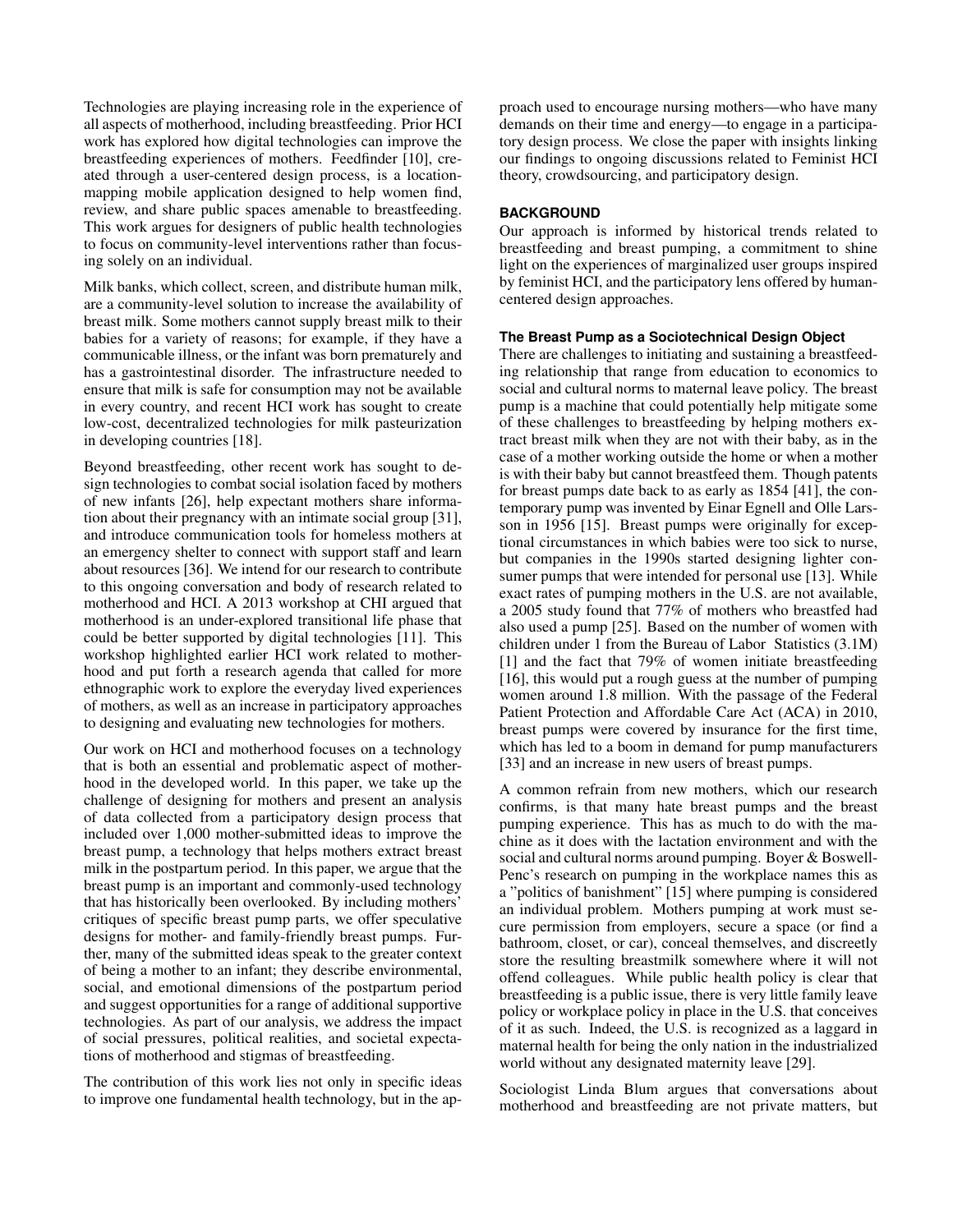play out publicly the setting of obligations of the maternal body to the larger social body, casting some mothers as inferior if they do not breastfeed [\[14\]](#page-9-11). Women's postpartum experience, particularly regarding infant nutrition, sits at a complex intersection of public health recommendations, federal policy, social and cultural norms, workplace regulations, insurance claims, health care practices, family history and individual experience. Throughout the paper, we make reference to many of these aspects which one might normally consider outside of the field of design, because of the way that they affect and constrain women's experiences of postpartum technologies such as the breast pump. It is also important to note that this paper is focused on the breast pump in the context of the United States, the provenance of the vast majority of our data. At the end of the paper, we offer suggestions for employing a similar methodology in a more global context.

## **Feminist HCI**

While the social, political, and cultural issues make the pump a complex sociotechnical design object, the machine and pumping system are an additional problem and warrant sustained attention from designers. Recent high-profile media stories compare the breast pump to the mobile phone to find it lacking in design, pleasure, and innovation [\[38,](#page-10-11) [32\]](#page-10-12). Boyer & Boswell-Penc assert that there is an opportunity to distribute the breast pump product innovation process and value the voices, experiences, and ideas of mothers themselves [\[15\]](#page-9-8). These calls are consistent with feminist HCI, which prioritizes pluralism and participation in the design process [\[12\]](#page-9-12).

While traditional HCI has attempted to create "universal usability," feminist HCI leverages feminist standpoint theory to specifically engage with user perspectives that are left out of a design regime dominated by Western universalism, including perspectives from women, communities of color, children, low-resource contexts, and the Global South [\[12\]](#page-9-12). Because these perspectives are marginal and often overlooked, designers need learning experiences to appreciate the concerns, constraints, and opportunities afforded by them. We made use of the feminist HCI approach in our design process, namely by including and explicitly valuing as expert knowledge the voices and ideas of mothers at every event and throughout this paper. Our work represents what Bardzell terms a "generative contribution" which is "the use of feminist approaches explicitly in decision-making and design process to generate new design insights and influence the design process tangibly" [\[12\]](#page-9-12). Here we hope to demonstrate feminism in action, rather than to critique instances of oppression after the fact.

### **Human-Centered Design Approaches**

Historically, the design of computing systems has taken a technology-driven approach, assuming that users will change their behavior to match the dictates of modern technologies [\[43\]](#page-10-13). Inspired by Participatory Design (PD), a Scandinavian research field emerging alongside worker rights movements in the 1970s, the field of Human-Centered Design (HCD) asserts that the relationship should be inverted; technologies must adapt and change to match the realities faced by humans [\[4\]](#page-9-13). Human-Centered Design practitioners use theories and

associated methods that consider a singular human or community's needs, motivations, constraints, skills, and resources at each stage of the design process.

The dataset discussed in this paper was part of a larger design process that included a large public hackathon in which many nursing mothers were in attendance. At the hackathon (which itself is the subject of another research paper [removed for blind review]), we introduced HCD as a lens for participants as they brainstormed potential solutions to problems facing breast pump users. The ideas analyzed in this paper were displayed publicly at this hackathon, so that teams would encounter them throughout their design processes (Figure [1\)](#page-3-0). One of the judging criteria for projects at this hackathon was how well teams incorporated mother-submitted ideas into their design rationale.

#### **Crowdsourcing Innovation**

Crowdsourcing is a growing area of investigation for various purposes, including product idea innovation [\[17\]](#page-9-14), advocacy design [\[40,](#page-10-14) [24\]](#page-10-15), and as a research methodology [\[9\]](#page-9-15). The data that forms the backbone of this paper was collected through a participatory process that was open to the public (described in more detail in the Methods section). Crowdsourcing as a design methodology has been of great interest to product and system designers in recent years. Not only do these methodologies provide a large volume of data in the form of received responses, but they also make possible research threads that could not be investigated through traditional lab studies [\[9\]](#page-9-15).

Analyzing large amounts of input, however, can be resourcecostly. For example, crowdsourcing has been useful for user error reporting (e.g. to get feedback on transportation and other public services), but auditing and managing this data can be difficult and may even require a team of volunteers [\[40\]](#page-10-14). Despite these challenges, crowdsourcing methodologies can add tremendous value to "engender innovative solutions amongst divergent voices" [\[20\]](#page-9-16) and proactively include the requirements of otherwise marginalized groups of users [\[24\]](#page-10-15). Thus, crowdsourcing can be a natural complement to feminist HCI and human-centered design approaches.

While opening up design processes to broaden participation is promising, HCI researchers have begun to focus on strategies to improve the quality of submitted ideas. Although crowds are capable of generating many ideas, they may not reliably generate creative and novel ideas. Chan et. al have found that the quality of user innovation can be improved by integrating expert facilitation along the way, a strategy that is similarly effective at in-person ideation sessions [\[17\]](#page-9-14).

#### **METHODS**

In order to collect an archive of mother-generated innovations, we began with a preliminary event in which we convened around 25 midwives, mothers, lactation consultants, public health researchers, designers and engineers in an open-ended brainstorming session and conversation about the breast pump. We identified five "pain points" about the breast pump which included: 1) Education, 2) Difficulty, 3) Too many parts/Not enough parts, 4) Degrading, and 5) Social Norms. We wrote an account of this event for the MIT Media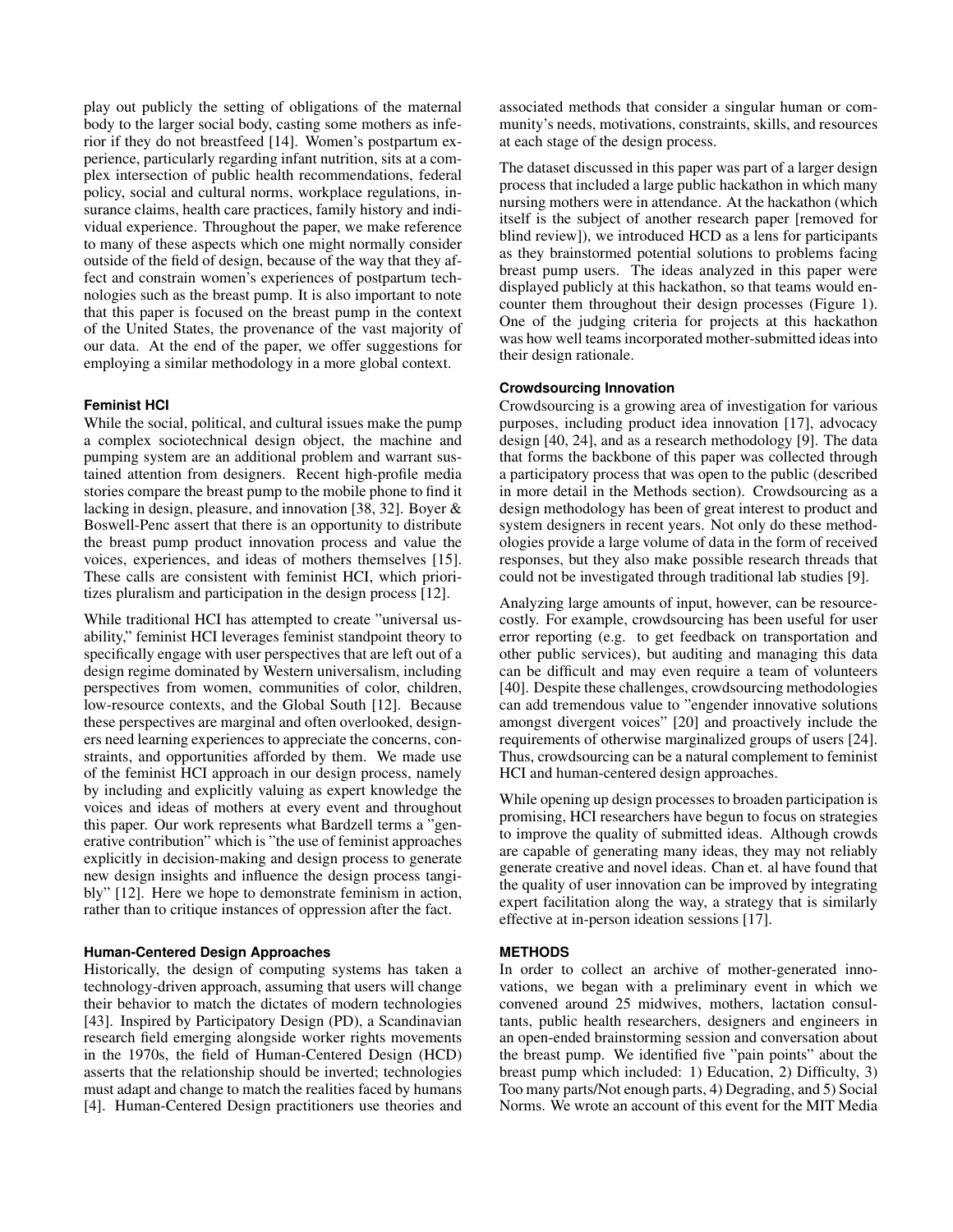

Figure 1. Mother-submitted ideas posted up on the wall at the "Make the Breast Pump Not Suck!" Hackathon at the MIT Media Lab in September 2014.

<span id="page-3-0"></span>Lab blog [\[34\]](#page-10-16) and concluded the post with a call for people to submit their ideas to help make the breast pump "not suck." We included explicit messaging that their responses would be recorded in a public archive and published anonymously on Github. This data was originally collected as an activist intervention to respond to the lack of innovation in breast pump technologies. The mother-submitted ideas were used at a large public hackathon in September 2014.

This paper presents an analysis of the ideas submitted by mothers prior to the event. We believe these ideas can inform further work in the design space for nursing and postpartum mothers, a user-group that may often be overlooked.

### **Mother-generated Ideas**

We received 1,136 ideas for "making the breast pump not suck." Though we did not limit who could submit ideas, we received responses primarily from mothers who described direct experiences of pumping. These ideas were either submitted to our group email address, submitted on a web form for the project, or submitted on Facebook in response to our solicitation. We did not collect demographic data, however, it was clear from their numerous references to the lack of maternity leave, insurance characteristics, and care practices that most women were living in the United States. Responses range in length from very short ideas, *"Moore's Law for breast pumps! Each year breast pumps should be smaller, lighter, and more effective." - Mother 6775*, to ten-point plans and even separate Google documents with matrices [\[7\]](#page-9-17).

## **Qualitative Data Analysis**

We surfaced the top 20 words and their frequencies related to negative sentiment (Table 1) as a starting point for in-depth qualitative data analysis. The mother-generated ideas were transcribed and analyzed using an iterative, inductive, and grounded approach in order to identify key themes [\[27\]](#page-10-17) by three researchers who read the data entirely. One researcher

| <b>Negative Word</b> | Frequency |
|----------------------|-----------|
| hate                 | 77        |
| pain                 | 60        |
| difficult            | 48        |
| hurt                 | 31        |
| awkward              | 28        |
| cry                  | 26        |
| uncomfortable        | 25        |
| frustrating          | 21        |
| annoy                | 18        |
| embarrassing         | 10        |
| Total                | 376       |

Table 1. Negative sentiment analysis - Top 10 negative words.

then coded the data using Dedoose. Through weekly discussions, we agreed upon 30 unique codes that emerged from the data, 20 of which related to the pump itself. This process was supplemented by our group's many personal conversations at the large hackathon event that we organized prior to data analysis. The interdisciplinary perspectives present at the hackathon lent a nuanced understanding of the problem space and supported our data analysis process.

#### **FINDINGS**

In this section we first describe the multiple use cases for pumping described in mothers' submissions. Then, we introduce themes emerging from the data related to improving the design of the breast pump object itself. One unexpected consequence of our large data set is that women contributed numerous and occasionally long personal stories about their postpartum experiences. These data contribute towards our final section, where we describe broader insights that have implications for designing technologies and experiences to support postpartum mothers and their babies beyond the pump.

#### **Multiple use cases**

*My son was born April very unexpected and suddenly at 30 weeks old. He spent 2.5 months in the NICU and fought each day to get stronger. From the first day he was born I began pumping. At the beginning they were feeding him my milk on a q-tip. I was pumping 8-10 times a day to ensure he was getting only breast milk. I would pump at home, at the hospital, even in the car with a manual pump sometime (ouch!). My son is now home (and thank god healthy) but I have returned to work so the pumping continues. I hate it but it is just something you do for your children. - Mother 2840*

Returning to work after the birth of a baby is a very common use case in the U.S., where nearly 60% of mothers with children under the age of 1 work [\[1\]](#page-9-10). This use case is most often seen in breast pump advertisements and discussed in the popular press. "Back to work" is a phrase that came up often as mothers recounted personal stories about their return to the workplace and the challenges that pumping presented there. However, there are other important use cases for breast pumps that mothers revealed to us. We list these here because mothers in each of these scenarios face different challenges and have different needs.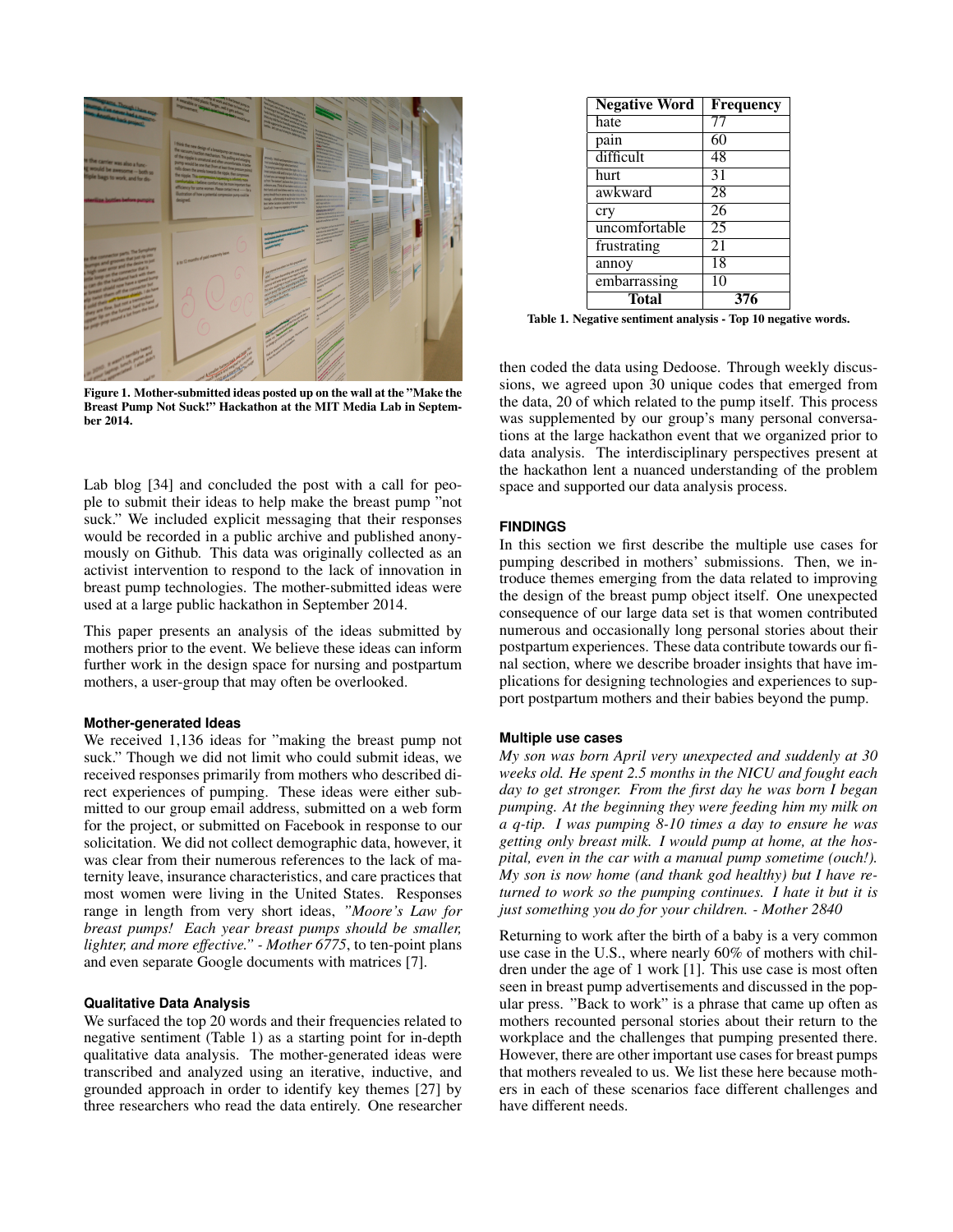## *1. "Back to work"*

Some midwives, nurses, and legal scholars refer to the first three months of a baby's life as the fourth trimester of pregnancy [\[19\]](#page-9-18) [\[39\]](#page-10-18), where the mother's recovery from pregnancy is physiologically linked with the infant's changing nutritional needs and development. In nutrition research and lactation consulting, the mother and baby form a "dyad", an integrated, symbiotic unit unto themselves [\[23\]](#page-9-19). Separating this dyad involves pain and anxiety for both parties. Stories and ideas about going back to work point to this moment as unique and traumatic in the postpartum period.

The comments we analyzed suggest that designers need to note the great variation in workplaces to which mothers return. Women who work in offices prioritize features such as reduced noise that permit them to pump while taking phone calls, for example. Women who work in retail, teaching, medicine, the military, or manufacturing suggested discreetly wearable, completely silent pumps that would permit them to pump at regular intervals even if they were prevented from taking breaks from their shifts. Women who need to travel for their jobs mentioned the need for longer battery life, car adapters, international power converters, more pumping spaces in airports and easier refrigeration and cleaning while on the go.

Across professions, women were dismayed at working environments that make breast pumping difficult, unsanitary and humiliating. This includes private, sanitary places to pump as well as having storage space for pumped milk. *"I am a Registered Nurse, and working mom to 2 girls, now ages 8 and 11. I had to work through 12 hour shifts, while still nursing both girls and it wasn't easy! Lack of privacy, a clean space to set the pump on, a chair to sit down on, and a table or shelf to hold the filled milk jars. - Mother 9207"* Though many of the recommendations were related to the difficulties of the pump and spatial environment, the stigma from coworkers and pressures to work productively are major sources of stress as well. As Mother 9491 shared, *"In the U.S. alone, breastpumping at work is still very much an unknown phenomenon. I've had male workers (at progressive, high-tech firms) completely oblivious to what this is, and not understand why I cannot just reschedule it to attend another meeting."*

### *2. Pumping at Home*

Mothers often mentioned the challenges of pumping while caring for their baby and possibly other babies (multiples) or older children at home. Women might pump while their baby is present for a variety of reasons: to increase their supply or to set aside extra milk for a nighttime bottle feeding, for example. Mothers who pump at home experience challenges with other tasks and activities that need to take place during the pumping time such as holding their baby, changing a diaper, or getting a snack for an older child. As Mother 8133 says, *"During my pump sessions I can't hold my baby or tend to him because the stupid pump is all sorts of in the way!!!"* Many mothers expressed the desire to multi-task, such as wanting to feed a child with one breast while pumping with the other.

*3. Pumping in the Neonatal Intensive-Care Unit (NICU)*

According to the March of Dimes Premature birth Report card, 11.4% of babies were born prematurely in the U.S. in 2014 [\[3\]](#page-9-20). Breastmilk is the optimal way to feed prematurely born babies, as the biochemical make-up of milk changes when a mother gives birth prematurely and is well-adapted to a preterm infant's nutritional needs [\[46\]](#page-10-19). Mothers who have babies in the NICU are often tired, traumatized, and desperate to fulfill the needs of their struggling newborn by pumping breastmilk 24 hours a day even before their milk has fully developed. As Mother 6982 reported, *"Moms with babies in the NICU have to pump around the clock to build supply. It wears you down and you are as exhausted as if your baby was home, except you have the added crap of spending all day at the hospital with your preemie or sick baby."*

These mothers suggested breast pumps you could use while sleeping or lying down, more family-friendly facilities at hospitals, softer and heated flanges, more mobility and handsfree options by default, and pump integration with mobile phones and tracking applications so that mothers could easily and reliably track their milk output. The U.S. leads the developed world in preterm birth rates, and the number continues to remain stubbornly high [\[37\]](#page-10-20), which suggests that NICU pumping will remain a relevant problem to solve for the foreseeable future.

#### *4. Exclusive Pumping*

There is a small but growing population of mothers who exclusively pump, meaning they do not nurse their babies but rather pump milk 8-12 times per day and feed their babies with bottles for sometimes a year or longer. Mothers typically do not plan to exclusively pump but end up doing it because of difficulties with breastfeeding. These mothers share some of the challenges of NICU mothers because of the frequency of pumping. These mothers often spoke about the need for pumping while laying down or sleeping, the idea of pumping directly into storage bags for prompt freezing and the need for mobility, like Mother 2793, who explained: *"Moms who pump exclusively have a need to pump everywhere, not just on their couch. Hands-free and mobile (untethered!) are a must. Many of us also pump in the car (it's the best use of our commute time!)."* These mothers also frequently need to care for their baby while pumping.

Some doctors have called for more research into the impact of feeding infants through exclusive pumping [\[44\]](#page-10-21). Whether exclusive pumping is desirable or not from a public health standpoint, we note it here because it is an increasingly common situation that mothers find themselves in and online mother-led communities are beginning to self-organize to support each other [\[2,](#page-9-21) ?]. Designers may wish to consider opportunities to work directly with these communities or to work on interactive systems that can better support women to initiate and sustain a breastfeeding relationship so that they do not have to exclusively pump.

#### *5. Special Circumstances*

We heard from mothers with a number of extenuating circumstances and use cases that make breastfeeding and breast pump use challenging. Each of these is a small but significant sub-group that is worthy of further research. These include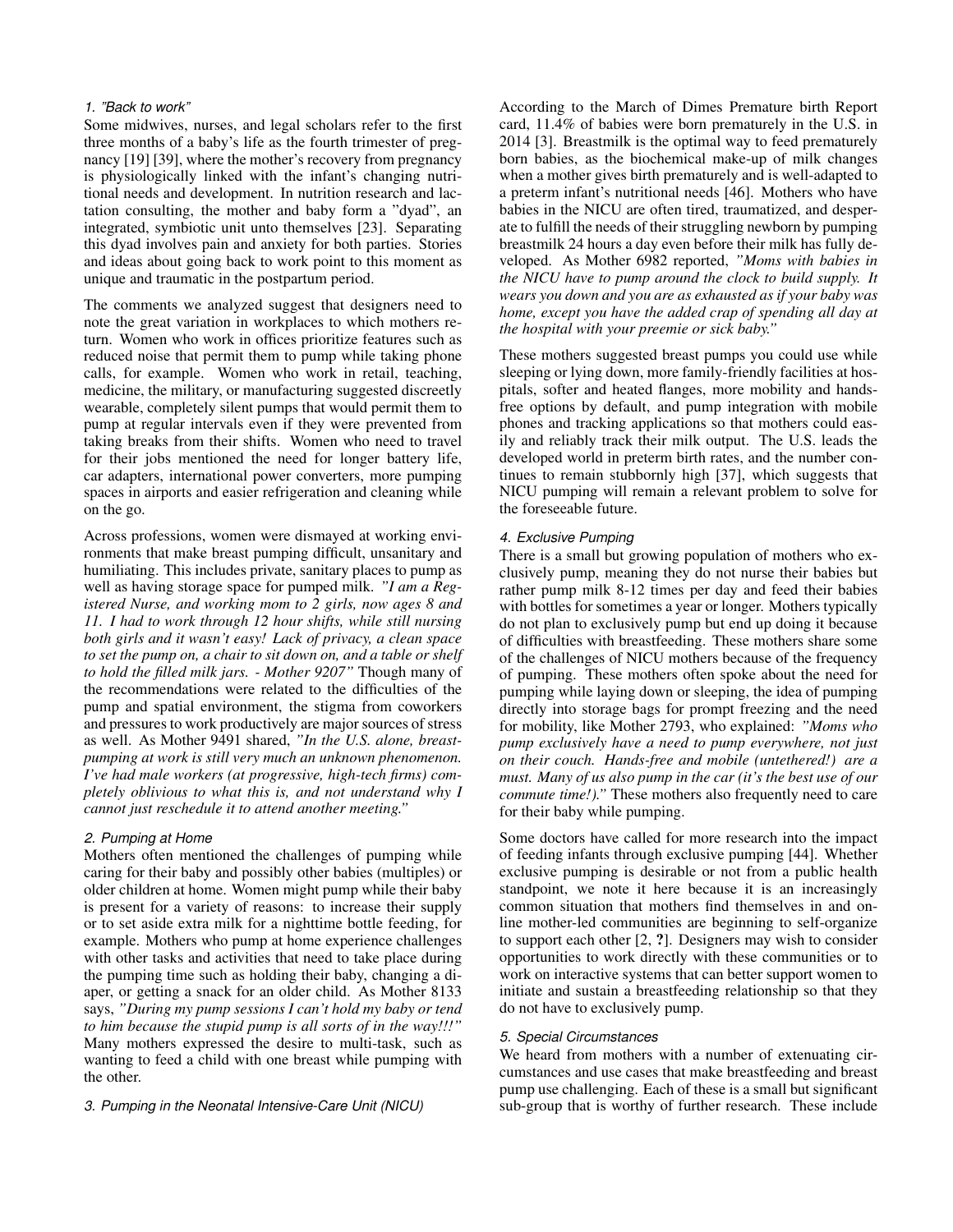larger women, women who have had mastectomies and other surgeries which have altered their breast anatomy, mothers with inverted and bifurcated nipples, and babies born with special needs that make it difficult for them to latch and feed such as cleft palate, tongue-ties or other more rare conditions. Our corpus of comments provides some insight into the needs of these mothers, but a larger sample is needed to explore these challenges in more depth.

#### **Mothers hate pumping**

*I love breastfeeding my 8 month old but hate pumping. I cried the first time I pumped at the hospital (early latch issues) and struggle still to do it every day. - Mother 2332*

*Pumping is so isolating. It sucks to have leave friends and family or have to go home in the middle of a party to go pump. - Mother 8697*

*I cried the first time I used my breastpump ... because it was so belittling and noisy and cow-like. Like probably all mothers, I was very understanding of the benefits of pumping, but I hated every minute of doing it. - Mother 1070*

Though our call for ideas was framed in a productive way ("What are your ideas for improving the breast pump?"), many women shared personal stories of distress, anxiety, pain, and isolation around their experiences using the breast pump. In our quantitative analysis, top negative words associated with breast pumping included "hate", "pain" and "difficult" (Table 1). Just accounting for the top 10 negative words used, there were over 376 mentions across 1,136 submissions. Pumping moms are constantly worried that they are not pumping "enough," which could mean enough to nourish their baby, enough to keep their milk supply high, or enough to sustain the breastfeeding relationship for the recommended amount of time. This anxiety, combined with the isolation of pumping (the "politics of banishment" [\[15\]](#page-9-8)), prevent women from relaxing, which inhibits the letdown reflex and lowers the amount of milk that can be extracted, contributing further anxiety around the amount of milk pumped. This becomes a vicious cycle such that "helping mom relax" is a very urgent design problem indeed for pump users. Mothers frequently mentioned feeling isolated, trapped, immobile, "like a cow", and strapped to a machine. The sheer negativity of these comments alone should be convincing to designers that there is very much room for improvement.

#### **Mobility, Comfort, Easy Cleaning, & Discretion**

We grouped ideas for improvements around top improvements that mothers desired: mobility, comfort, easy cleaning, and discretion. Each of these concepts had hundreds of suggested ideas.

#### *Mobility*

*It would be nice to have a mobile pump unit that I could wear on a belt or something like that and be able to walk around the house and do things. I didn't always make enough milk during the work day (if I was too stressed) so I would pump in the middle of the night or before work. It drove me nuts to be confined to the chair or bed when I could be using that time to empty the dishwasher or put laundry in or sweep. Or if* *there was a breast pump I could wear while sleeping, and not worry about my position, that would be great too. - Mother 8976*

The most prevalent theme in our analysis was around giving mothers more mobility while pumping often mentioned as ideas for hands-free bras or other wearable options. This encompasses the idea of being able to pump and still do things with one's hands and body, whether that was caring for another child, working on a computer, doing housework or something else. Wearable pumps would have the added benefit of supporting women in different jobs. Six different women proposed a breast pump design that would mimic the discretion and ease-of-use of insulin pumps. Across all of the use cases detailed above, women desired to make use of the time they spent pumping to do other things. Most of the current breast pump models cause spills when leaning back or bending down. Many mothers expressed that they literally "cried over spilled milk" which is easy to spill during virtually every part of the pumping process.

The time that it takes to pump breastmilk was also a significant issue. Many mothers wrote to us about feeling trapped and unable to accomplish the numerous other things they had to do while pumping. The time it takes to pump also includes the time it takes to go to the lactation space, set up the pump, disassemble the pump, clean the pump, store the milk, and return to the previous location. Another common barrier includes the need to disrobe and re-dress to neatly pump which requires time, privacy, and space. A pumping session may take some women as long as 35-40 minutes when accounting for this time. More mobility was the most commonly mentioned solution to the time problem. Notably, hands-free pumping is a feature that already exists for a couple pumps already on the market. There are also separate accessories one can purchase to use with any pump and even DIY techniques for modifying a sports bra to make any pump hands-free. We address mothers' lack of awareness of existing options and features as an unexpected finding later in this paper.

Other frequently suggested ideas had to do with mobility while outside the home and how the pump is powered. These included much longer cords for powered pumps, longerlasting and more powerful lithium batteries for batterypowered systems, a notification system for when battery power is low, the ability to charge via USB cords, and a car adapter to plug the breast pump into the car's power system. The final component of mobility included ideas for the portability of the entire system. Women mentioned carrying other items during their day such as backpacks, baby paraphernalia and lunches so adding a heavy pump and portable cooler or ice pack often felt untenable.

#### *Comfort*

More than eighty mothers that contributed ideas mentioned that pumping caused them physical pain, either from the suction at the breast or from the position that they had to assume while pumping. They had many ideas for how to mitigate this and make the pump more comfortable. Over 250 separate ideas were submitted about the flanges—the horn-like structures that touch the breasts while pumping that are normally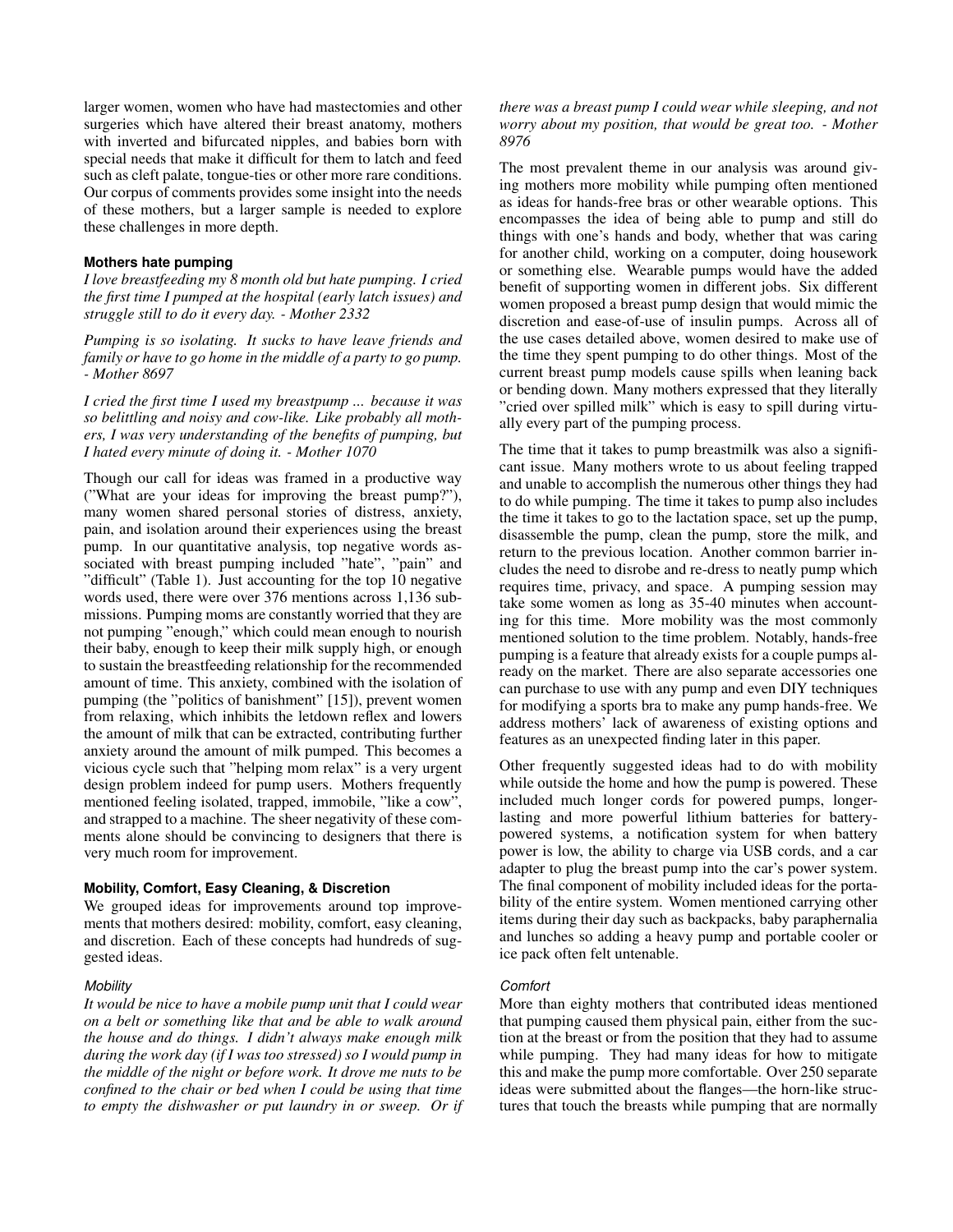made of cold, plastic material. Many mothers suggested making them from softer, more pliable material and adding heat which has been proven to help facilitate letdown [\[45\]](#page-10-22); *"A lot of women have let down in a hot shower so there should be an option to warm up the flanges so let down is easier"* (Mother 2616). Several mothers also mentioned lubrication for the flanges so that they would create a suction seal at the breast without pulling at sensitive skin.

The "easiest" fix to issues of comfort at the flange site, however, was recommended by numerous women and simply involved including different sizes of flanges by default with the breast pump. Mother 8906 described this situation: *"My pump only came with one size of flange. Luckily, they worked for me but I know plenty of women who had to spend even more money for different flanges. Some of them needed two different sizes!"*

Women wondered why pumping was exclusively based on vacuum suction and couldn't more closely mimic a baby who uses warmth, massage, compression and suction to help trigger letdown. Innovations that address the peristaltic motion of the tongue exist in other industries. One dairy scientist and mother explained that "the combination of pulsation and massage present in habits of calf lactation results in more efficient removal of milk" (Mother 3822). Finally, many mothers suggested that a significant improvement to their pumping experience would be the ability to lean back or lie down rather than pitching themselves forward. The ability to recline would be helpful for pumping that occurs in the middle of the night when many women are exhausted. Women highlighted that hunching forward to pump is particularly challenging for mothers who deliver by C-section.

## *Easy Cleaning*

*Could some sort of a self-cleaning mechanism be added? I have the privacy of a storage closet for pumping, but then I need to roam the halls with my breastpump gear to get to the teacher's lounge and clean it (The bathroom just seems so unsanitary!). And of course, then I always hope there are no male coworkers in the room, as they tend to turn a little red in the face at any sign of pumping gear. - Mother 2337*

Mothers find the cleaning and sterilization of the many small parts that accompany the breast pump to be an onerous task, particularly when combined with the fact that they may find themselves pumping in cars, closets and bathrooms. They suggested making the whole pump dishwasher friendly, creating a special cleaning basket for pump parts, reducing the overall number of parts (since the small parts are also hard to remember) and designing the parts themselves differently. One of the issues with such frequent cleaning is that parts, particularly the small membranes, tear or break. Since they are specialty items, it not easy to simply run to the drugstore and pick up new ones so women need a back-up pumping option for these occasions. Many mothers suggested that a profound innovation would be a self-cleaning pump.

## *Discretion*

*As many people have probably noted, the pump is also very loud. I don't want to pump in my office because the walls are*

*thin and I don't really want people picturing what I'm doing in here when they hear the pump. And when I do it at home, for some reason the sound is like nails on a chalkboard for my husband. - Mother 1427*

The analysis yielded the idea that mothers desire discretion and privacy in their pumping experience. 233 submissions made mention of the noise that the breast pump makes as intrusive and embarrassing. The noise is yet one more way that women feel trapped by the pumping experience. Mothers suggested silencing the noise entirely, adding a "white noise" to mask the motor, and adding a cozy to dampen the noise. In her classes, lactation consultant Nancy Holtzman recommends that mothers wrap a towel around the pump (Holtzman, personal communication).

#### **Secondary themes for improving the pump**

Several secondary themes that emerged from our analysis. While these ideas were not as frequently suggested by mothers, they represent important areas of consideration in designing for certain communities such as low-income mothers.

#### *Better information tracking*

Pumping mothers often track to the half-ounce how much milk they produce in each session. They also may track how much milk from the bottle the baby drinks. Parents of multiples may need a way to label and distinguish milk for different babies. Storage bags need dating and labeling. Many mothers mentioned the need for a timer on the breast pump so that they could see how long they had been pumping. There is much room for design consideration of "smarter" breast pumps that could track important information and synchronize it with a mobile device or web-based system.

## *Shareable pumps*

While hospital-grade "closed" systems are made to be shared, many manufacturers recommend that the "open" systems be disposed of for sanitary reasons. Mothers feel this is wasteful for the environment, particularly given the high cost of breast pumps. As Mother 2904 put it, *"This 'open system' bullshit from [company name removed] is ridiculous. You should be able to share a breast pump with minimal attachments required for each user for hygiene purposes."* Regardless of recommendations, there is a thriving secondary market for breast pumps on Craigslist, eBay and other websites [\[15,](#page-9-8) [42\]](#page-10-23). Finally, several mothers mentioned the idea of standardized parts, so that pumps might work together across brands.

## *Affordable and "out-of-the-box" readiness*

Women felt that pumps should be accessible to all. Mother 5257 shared a common idea: *"Make pumps where moms can pass them on to friends. Not everyone can afford them, and every mom should have access."* One mother even proposed a pump lending library in every community. Many women felt that a consumer device that costs upwards of \$200 should come with everything that you need, instead of having to purchase additional parts and accessories. They mentioned needing to purchase differently-sized flanges, hands-free bras, a carrying case, additional bottles, back-up parts, and extension cords. While pumps are now covered by insurance, these addons are not, making them unaffordable for many mothers.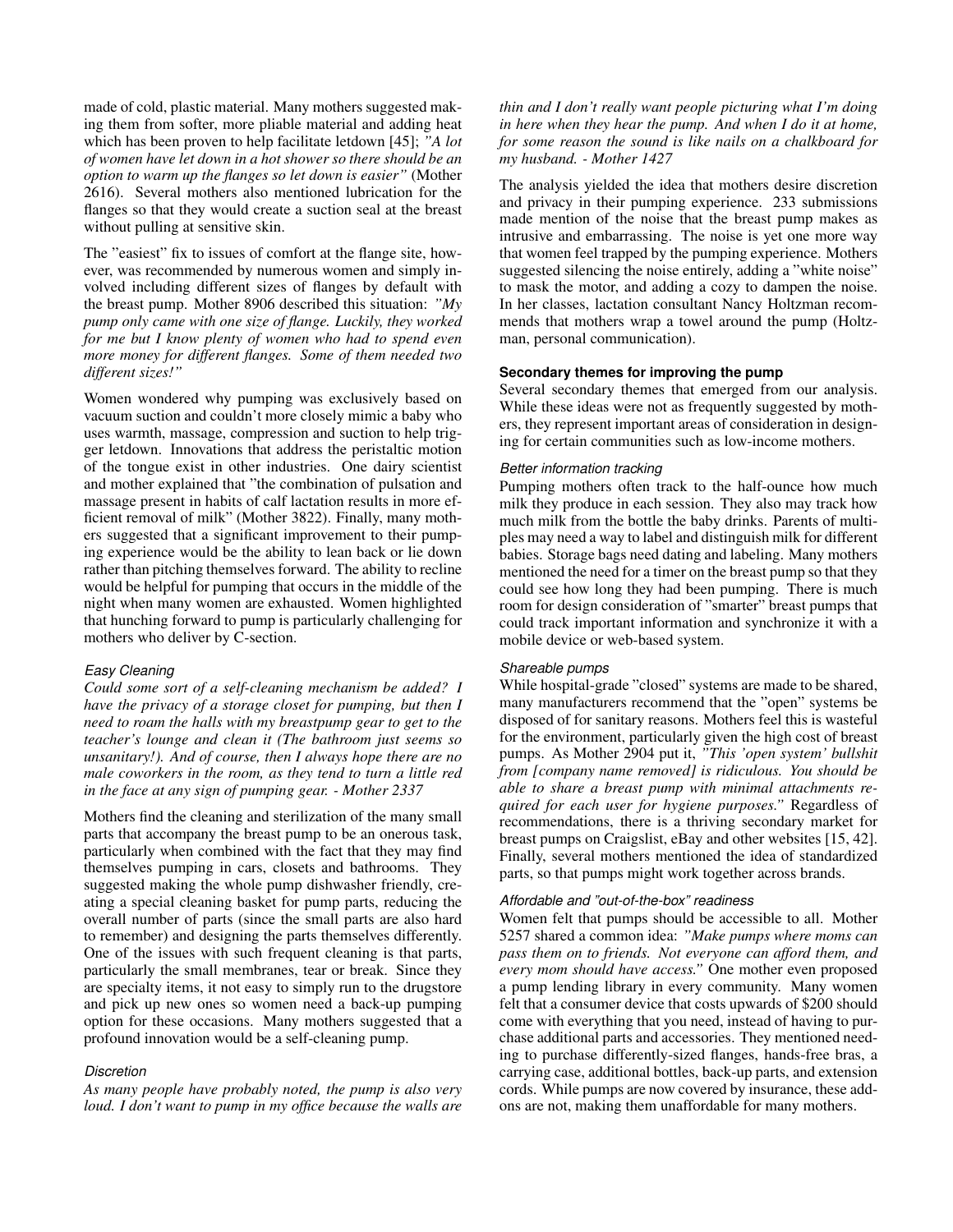#### *Smarter and more personalized pumps*

Women had many creative ideas to make breast pumps as intelligent as their other devices. These included the previously mentioned information tracking features, as well as voiceactivation and customizable sucking patterns (*"Customisable suck pattern! I can customise the vibrate on my phone but I can't customise the pump on my pump? What's that about?!"* - Mother 5009). These also included ideas to integrate the pumping experience with online communities and information to counteract isolation as well as more sophisticated ways to connect with one's baby through media, sound, smell and touch in order to promote relaxation and letdown.

# **DISCUSSION**

In this section we integrate the themes that emerged from our analysis with three aspects of Feminist HCI theory: "ecology", "advocacy", and "participation." We also discuss how crowdsourcing can be a viable method for wide-scale participatory design work that has a Feminist HCI agenda. While our study focused on the breast pump, these methods and findings have implications for designing other breastfeeding supportive technologies, interactive information systems for the postpartum period, and novel, networked support communities for postpartum women and families.

#### **Ecology and Advocacy**

Postpartum technologies such as the breast pump participate in what feminist HCI characterizes as an "ecology" [\[12\]](#page-9-12). "Ecology" in feminist interaction design "integrates an awareness of design artifacts' effects in their broadest contexts and awareness of the widest range of stakeholders throughout design reasoning, decision-making, and evaluation"[\[12\]](#page-9-12). It is clear that women's postpartum experience sits at a complex intersection of public health recommendations, federal policy, social and cultural norms, workplace regulations, insurance claims, health care practices, family history, and individual experience. This is a complex space where designers need a deep understanding of some of the legal, political, and cultural issues at play in order to create technologies that will be widely adopted.

We offer that human-centered design, with its focus on adopting an empathic stance and interacting with stakeholders at every stage of the design process, offers a productive set of methods for navigating complex sociotechnical ecologies by listening to the actual experiences of the users, in our case postpartum women. This method of listening and co-ideating, particularly if it can be done with a large group of people, can often yield unexpected insights into common pain points and overlooked opportunities in the system.

Understanding the ecology of a problem space through individual voices can also yield unexpected insights. One surprising finding from our data analysis is that a great many of the ideas submitted by mothers to our archive already exist on the market. Frequently mentioned ideas included a hands-free bra, a timer to view how long you have been pumping, a pump that you can wear on your belt and move around, a cordless pump with rechargeable batteries, a place to put a picture of your child, the ability to pump into storage bags directly, and

so on. All of these features exist already, though not necessarily all in the same pump. We hypothesize that this lack of information points to a gap in the postpartum information and support ecosystem around pumping and breastfeeding from *the perspective of the mother* as women seem to not be aware of products that would better meet their needs and might significantly improve their experience. This lack of information and support is not unique to the issue of breastfeeding and infant nutrition but there are other gaps in support for mothers, especially first time mothers, who on a national survey consistently report feelings of fatigue, lack of confidence, and social isolation [\[21\]](#page-9-22).

Our efforts at teasing out this ecology resulted in the findings described in the prior section that articulate four different use cases, overwhelmingly negative feelings, and numerous areas for improvement beyond simply the pump object itself. We were surprised at the extent to which our data set of personal voices revealed many of the more systemic challenges faced by postpartum women, many of which are well-documented and supported in the clinical literature. For example, U.S. federal maternity policy (0 months) does not align with federal public health recommendations for breastfeeding (6-12 months) creating what Jill Lapore has termed a "Human Milk Gap" [\[35\]](#page-10-24). This is well-articulated by Mother 2783: *Ultimately, no pumping technology can overcome the fact that our society pushes women back to work too early, with loads of supply-dropping stress about how costly childcare is, and until we fix that on the policy front, no pump is going to meaningfully change the landscape of what nursing mothers are up against.*

The feelings of shame, guilt, humiliation and anxiety (26 mothers specifically told us stories about how they cried when they used the breastpump) can be interpreted as individual women internalizing these failings of public policy. Changing the law may well seem to be outside the realm of humancomputer interaction. However, we suggest that upon discovering "design problems" in parts of the ecosystem of a sociotechnical problem space, the designer would do well to use those problems as opportunities to guide her thinking about what are the right problems to be solved in the first place. Bardzell's feminist HCI quality of *advocacy* entails serious reflection on how the technologies that one creates can bring about political emancipation and not simply perpetuate (or, even worse, simply react to) the status quo in a world that is not always just and fair. For example, in the case of the postpartum mothers, it may be that the technologies that are most necessary are not actually improved breast pumps but theraputic community-based mobile apps or networked organizing tools that help women externalize their trauma and channel it into political changes such as demanding lactation spaces at work, better postpartum care, more insurance coverage or additional paid leave.

Listening to individual voices and experiences is a productive pathway towards revealing and understanding these complex ecologies from a designer's perspective, particularly if the context or culture in which researchers are working in is not their own. We assert that taking an ecological perspective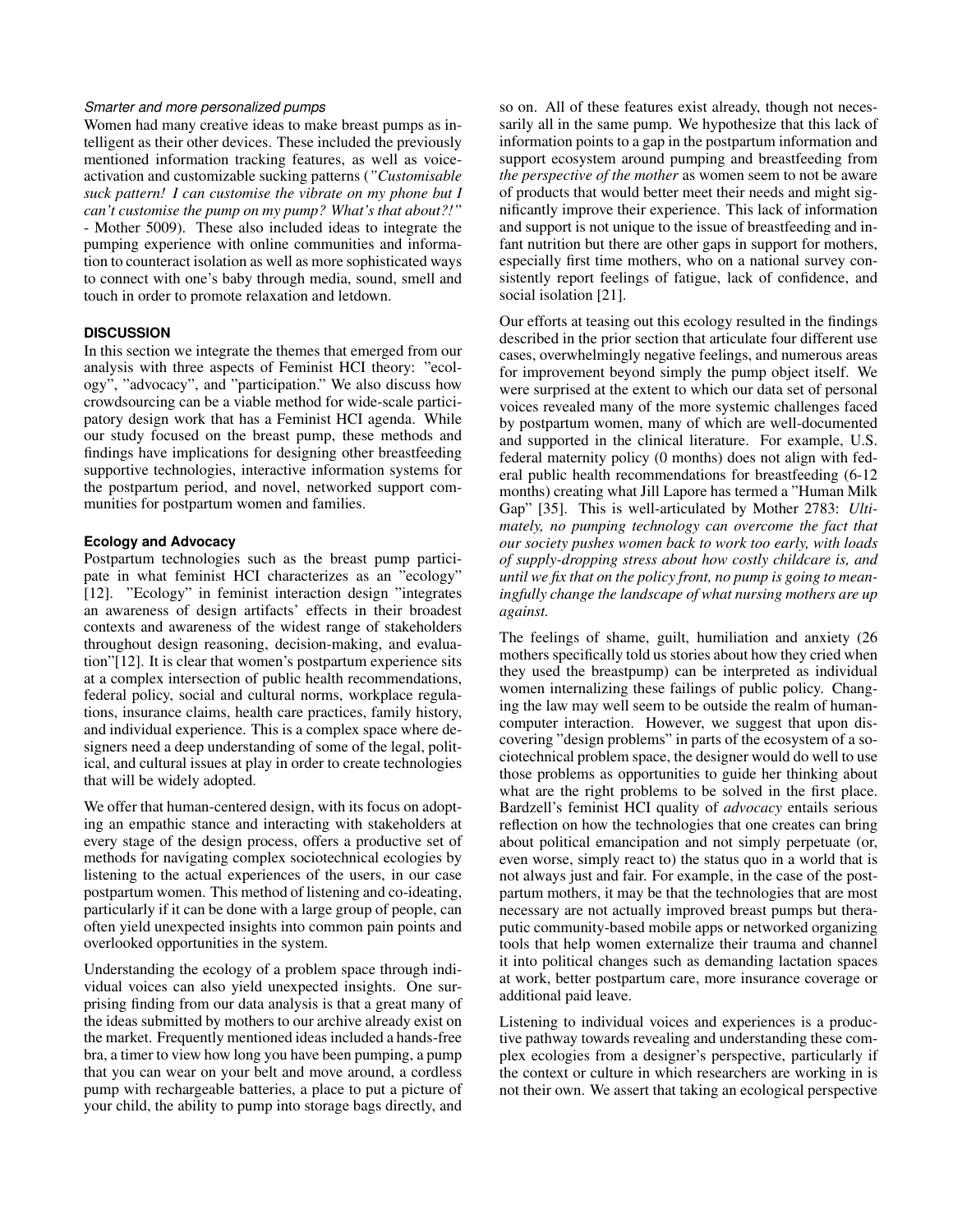based in feminist HCI means that the designer must be continually questioning her own position in relation to the problem space and employing the quality of advocacy to grasp how any proposed solution is effecting change within that space.

## **Crowdsourcing and Participatory Design**

As described, we used a process of crowdsourcing to solicit ideas via email and social networking sites. In our case, crowdsourcing ideas for improving the breast pump was a way to expand the conversation and fulfill the feminist HCI quality of "participation." Rather than "establish an objective, distant, and scientific relationship with subjects" [\[12\]](#page-9-12) we sought to collaborate with breast pump users (and several of us are ourselves breast pump users). Our motivation also stemmed from Balaam's [\[10\]](#page-9-5) recommendation to "design with mothers and babies." Mothers have thought deeply about their needs and have excellent ideas for improving their postpartum experiences.

We have several reflections on crowdsourcing as participatory design to share with other HCI researchers. First, the topic and framing of the invitation to participate matters. Before we published our invitation we held an intimate gathering of mothers, designers, engineers, midwives and lactation consultants to learn more about the problem space and gauge interest. Based on the overwhelming interest and enthusiasm to a blog post after this event, we realized that the breast pump was such a pain point for so many mothers that we had the potential to start a large-scale conversation. We do not think this approach would work for all topics but it fits nicely with the feminist HCI quality of *pluralism* and Bardzell's call to "nurture the marginal" [\[12\]](#page-9-12). For marginalized users whose needs have been consistently neglected by mainstream design, crowdsourcing might work extremely well. 196 separate people personally thanked us for consulting them about their ideas because they had never been asked. Some, like Mother 9064, expressed their love for the project and even for us personally, *"I have no ideas. I just wanted to say that as someone whose baby was exclusively fed on expressed milk for the first 8 months of his life ... I love you. It's one of those quietly hellish experiences so many women have, and so few ever mention. This could prevent so much postpartum depression. Thank you, truly."*

Similar to prior research [\[40\]](#page-10-14), analyzing the large amounts of input proved to be resource-costly. We were unprepared for the sheer amount of responses we received and analyzing the data took a great deal of time. While we tried doing some quantitative text analysis, the stories were ultimately so personal and qualitative that the only way to do them justice was hand-coding them.

In the prompt itself, we sought to position breast pump users in a generative, empowering way—as creators of new ideas for improving breast pumps—rather than simply telling us what they did not like. We took a playful, deliberately nonobjective stance by asking people to help us "make the breast pump not suck." This was another way of demonstrating that we were in this predicament together, not distant engineering wizards but caring partners in making things better.

We believe that the audience for the data—where people think their contributions are going—matters. Participants were more likely to contribute because it was clear from our call for ideas that they had a destination and possible output point: the large-scale hackathon that we organized at MIT. This is to say, there was a clear audience on the other end who was going to be paying attention, reading the ideas, and being held accountable to designing with those ideas in mind. We recommend that designers leverage the feminist HCI principle of *advocacy* to think about how to create an audience for the data that they are collecting and how that data might be used to effect change that is meaningful to participants (not just to researchers).

As Bardzell describes, the issue of advocacy can raise some ethical questions about the role of the designer in the problem space. We think this is especially true where crowdsourcing could lend itself to extractive data collection practices in which researchers "extract" data and stories from vulnerable communities without providing them with the insights and benefits from the process. Our final and most key insight is that crowdsourcing with a passionate group of marginalized users lends itself to community building and advocacy. We felt compelled to not simply extract data from pumping mothers but to help build a public conversation in an on-going way. For example, we started a Facebook group "Hack the Breast Pump" in order to support our participants' further discussions and innovations and it is still an active and vibrant community more than 1.5 years after the hackathon. This has raised some critical questions for us. We were not entirely prepared to steward forward a community of breast pump users and hackers. Does every participatory design crowdsourcing project need to have advocacy goals? When does the project end? What resources do researchers need to plan for in advance to make a project both ethical and successful?

# **CONCLUSION**

There is an emerging discussion in the CHI community about how HCI research could improve the experience of motherhood. Technology increasingly influences this complex life phase, from pre-pregnancy to pregnancy, from birth, and into motherhood. This paper contributes to this dialogue by presenting an analysis of over 1,000 mother-submitted ideas to improve the breast pump collected from a human-centered design process that sought to position mothers in the U.S. as the experts in articulating their needs. From this data, we were able to present the main use cases for the breast pump, and ascertain four major design principles for future breast pumps—Mobility, Comfort, Easy Cleaning, and Discretion as well as a number of secondary areas for improvement. Our data analysis yielded a number of findings that give HCI researchers insight into the broader experience of postpartum mothers that suggest opportunities for a range of other technologies. Designing for the postpartum experience is complex and context-sensitive, as it sits at the intersection of numerous legal, political, social and cultural factors. Humancentered design and feminist HCI offer a way for designers to understand this ecology and increase adoption of new technologies.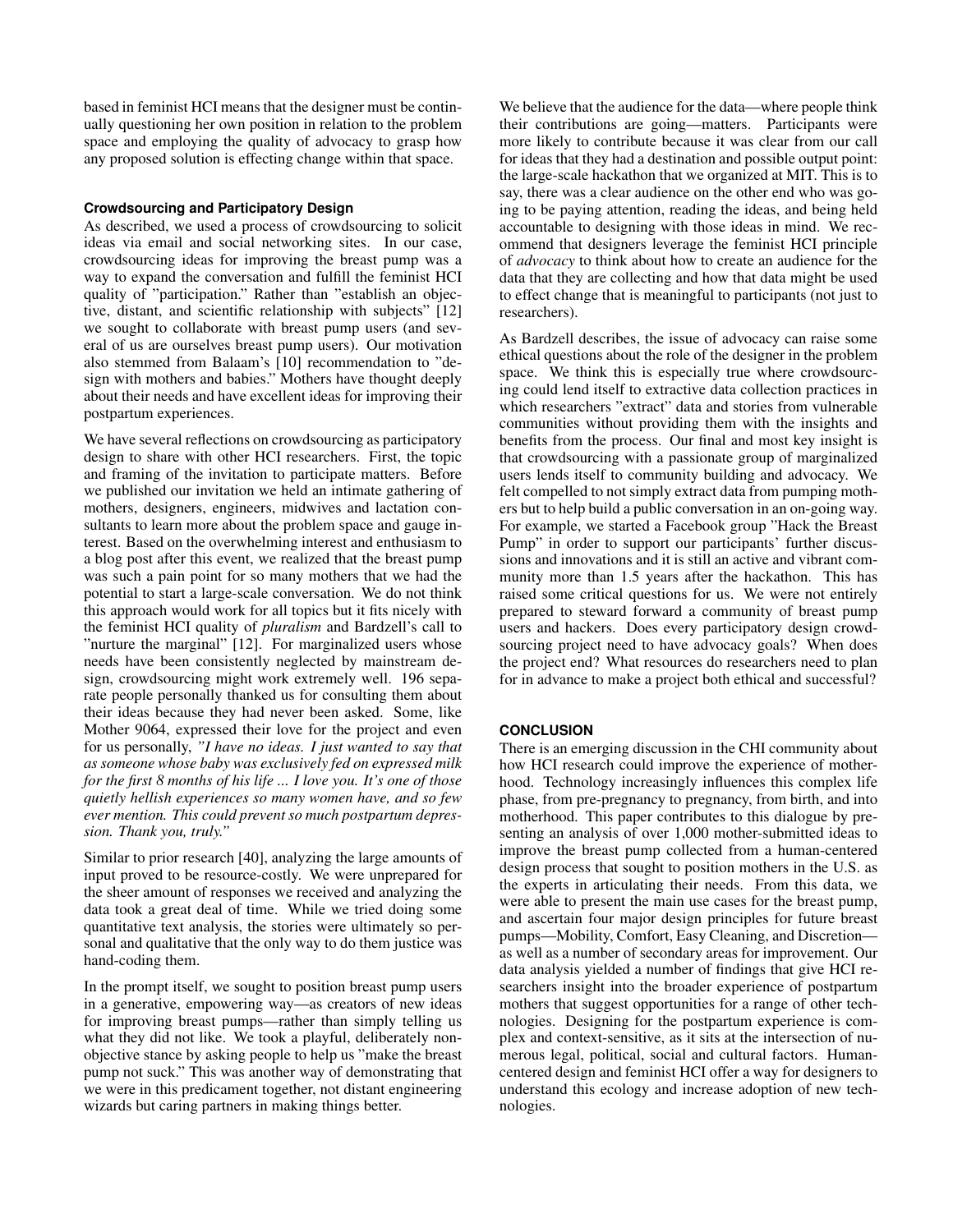## **ACKNOWLEDGMENTS**

We thank all of the mothers who took the time to write to us, and whose ideas we endeavored to treat with nuance and care. We thank our colleagues at the MIT Media Lab, the MIT Center for Civic Media, and the Emerson Engagement Lab for supporting this work.

## <span id="page-9-10"></span>**REFERENCES**

- 1. Bureau of Labor Statistics Data. (2014). **<http://data.bls.gov/cgi-bin/surveymost>**
- <span id="page-9-21"></span>2. Exclusive pumping's growing popularity. By Kate Tuttle for Babble.com. (2007). **[http://www.babble.com/baby/](http://www.babble.com/baby/breast-free-breastfeeding-pumping-vs-bottle-feeding/) [breast-free-breastfeeding-pumping-vs-bottle-feed](http://www.babble.com/baby/breast-free-breastfeeding-pumping-vs-bottle-feeding/) ing/**
- <span id="page-9-20"></span>3. [Premature](http://www.marchofdimes.org/mission/prematurity-reportcard.aspx) birth report card | March of Dimes. (2015). **[www.marchofdimes.org/mission](http://www.marchofdimes.org/mission/prematurity-reportcard.aspx)/ prematurity-reportcard.aspx**
- <span id="page-9-13"></span>4. Routledge International Handbook of Participatory Design. (2012).
- <span id="page-9-2"></span>5. WHO | MDG 4: reduce child mortality. (2015). **[http://www.who.int/topics/millennium\\_](http://www.who.int/topics/millennium_development_goals/child_mortality/en/) development\_goals/child\_mortality/en/**
- <span id="page-9-4"></span>6. *Why breastfeed? - [Pregnancy](http://www.nhs.uk/conditions/pregnancy-and-baby/pages/why-breastfeed.aspx##close) and baby guide - NHS Choices*. **http: [//www.nhs.uk/conditions/pregnancy-and-baby/](http://www.nhs.uk/conditions/pregnancy-and-baby/pages/why-breastfeed.aspx##close)**

<span id="page-9-17"></span>**[pages/why-breastfeed.aspx#close](http://www.nhs.uk/conditions/pregnancy-and-baby/pages/why-breastfeed.aspx##close)** 7. [kanarinka/Breast-Pump-User-Data.](https://github.com/kanarinka/Breast-Pump-User-Data) (2014).

- **https: [//github.com/kanarinka/Breast-Pump-User-Data](https://github.com/kanarinka/Breast-Pump-User-Data)**
- <span id="page-9-3"></span>8. 2015. American Academy of Pediatrics-What the AAP Is Doing To Support Families. (2015). **[https://www2.aap.org/breastfeeding/](https://www2.aap.org/breastfeeding/policyOnBreastfeedingAndUseOfHumanMilk.html) [policyOnBreastfeedingAndUseOfHumanMilk.html](https://www2.aap.org/breastfeeding/policyOnBreastfeedingAndUseOfHumanMilk.html)**
- <span id="page-9-15"></span>9. Lisa Anthony, YooJin Kim, and Leah Findlater. 2013. Analyzing User-Generated YouTube Videos to Understand Touchscreen Use by People with Motor Impairments. In *Proceedings of ACM SIGCHI Conference on Human Factors in Computing Systems*. Paris, France., 1223–1232.
- <span id="page-9-5"></span>10. Madeline Balaam, Rob Comber, Ed Jenkins, Selina Sutton, and Andrew Garbett. FeedFinder: A Location-Mapping Mobile Application for Breastfeeding Women. In *Proceedings of the 33rd Annual ACM Conference on Human Factors in Computing Systems* (2015) *(CHI '15)*. ACM, 1709–1718. DOI: **<http://dx.doi.org/10.1145/2702123.2702328>**
- <span id="page-9-7"></span>11. Madeline Balaam, Judy Robertson, Geraldine Fitzpatrick, Rebecca Say, Gillian Hayes, Melissa Mazmanian, and Belinda Parmar. Motherhood and HCI. In *CHI '13 Extended Abstracts on Human Factors in Computing Systems* (2013) *(CHI EA '13)*. ACM, 3215–3218. DOI: **<http://dx.doi.org/10.1145/2468356.2479650>**
- <span id="page-9-12"></span>12. Shaowen Bardzell. Feminist HCI: Taking Stock and Outlining an Agenda for Design. In *Proceedings of the*

*SIGCHI Conference on Human Factors in Computing Systems* (2010) *(CHI '10)*. ACM, 1301–1310. DOI: **<http://dx.doi.org/10.1145/1753326.1753521>**

- <span id="page-9-9"></span>13. Emily Bazelon. Milk Me. (2006). **[http://www.slate.com/articles/life/family/2006/](http://www.slate.com/articles/life/family/2006/03/milk_me.html?nav=navoa.) [03/milk\\_me.html?nav=navoa.](http://www.slate.com/articles/life/family/2006/03/milk_me.html?nav=navoa.)**
- <span id="page-9-11"></span>14. Linda M. Blum. *At the breast: Ideologies of breastfeeding and motherhood in the contemporary United States*. Beacon Press. (2000). **[http://books.google.com/books?hl=en&lr=&id=](http://books.google.com/books?hl=en&lr=&id=7YYGuVeSdaMC&oi=fnd&pg=PA1&dq=info:YfszT7UWm5gJ:scholar.google.com&ots=KTYOfhmCT9&sig=RbQ4ly7e_5kR4PGo-V-SUrQHFno) [7YYGuVeSdaMC&oi=fnd&pg=PA1&dq=info:](http://books.google.com/books?hl=en&lr=&id=7YYGuVeSdaMC&oi=fnd&pg=PA1&dq=info:YfszT7UWm5gJ:scholar.google.com&ots=KTYOfhmCT9&sig=RbQ4ly7e_5kR4PGo-V-SUrQHFno) [YfszT7UWm5gJ:scholar.google.com&ots=KTYOfhmCT9&](http://books.google.com/books?hl=en&lr=&id=7YYGuVeSdaMC&oi=fnd&pg=PA1&dq=info:YfszT7UWm5gJ:scholar.google.com&ots=KTYOfhmCT9&sig=RbQ4ly7e_5kR4PGo-V-SUrQHFno) [sig=RbQ4ly7e\\_5kR4PGo-V-SUrQHFno](http://books.google.com/books?hl=en&lr=&id=7YYGuVeSdaMC&oi=fnd&pg=PA1&dq=info:YfszT7UWm5gJ:scholar.google.com&ots=KTYOfhmCT9&sig=RbQ4ly7e_5kR4PGo-V-SUrQHFno)**
- <span id="page-9-8"></span>15. Kate Boyer and Maia Boswell-Penc. A feminist technology, or (yet)" More Work for Mother"? In *Feminist Technology*. University of Illinois Press. (2010).
- <span id="page-9-1"></span>16. Obesity Division of Nutrition Centers for Disease Control {and} Prevention, Physical Activity. Breastfeeding Report Card 2014. (2014). **[http://www.cdc.gov/breastfeeding/pdf/](http://www.cdc.gov/breastfeeding/pdf/2014breastfeedingreportcard.pdf) [2014breastfeedingreportcard.pdf](http://www.cdc.gov/breastfeeding/pdf/2014breastfeedingreportcard.pdf)**
- <span id="page-9-14"></span>17. Joel Chan, Steven Dang, and Steven P. Dow. 2016. Improving crowd innovation with expert facilitation. In *Proceedings of the ACM Conference on Computer-Supported Cooperative Work*.
- <span id="page-9-6"></span>18. Rohit Chaudhri, Darivanh Vlachos, Gaetano Borriello, Kiersten Israel-Ballard, Anna Coutsoudis, Penny Reimers, and Noah Perin. Decentralized Human Milk Banking with ODK Sensors. In *Proceedings of the 3rd ACM Symposium on Computing for Development* (2013) *(ACM DEV '13)*. ACM, 4:1–4:10. DOI: **<http://dx.doi.org/10.1145/2442882.2442887>**
- <span id="page-9-18"></span>19. Jill Cohen. The fourth trimester. 61 (2002), 26–27.
- <span id="page-9-16"></span>20. Clara Crivellaro, Rob Comber, John Bowers, Peter Wright, and Patrick Olivier. 2014. A Pool of Dreams: Facebook, Politics and the Emergence of a Social Movement. In *Proceedings of the SIGCHI Conference on Human Factors in Computing Systems (CHI '14)*. ACM, Toronto, ON, Canada.
- <span id="page-9-22"></span>21. E. Declercq, Carol Sakala, Maureen P. Corry, and Sandra Applebaum. New mothers speak out. (2008). **[http://childbirthconnection.org/pdfs/](http://childbirthconnection.org/pdfs/new-mothers-speak-out.pdf) [new-mothers-speak-out.pdf](http://childbirthconnection.org/pdfs/new-mothers-speak-out.pdf)**
- <span id="page-9-0"></span>22. Eugene R. Declercq, Carol Sakala, Maureen P. Corry, Sandra Applebaum, and Ariel Herrlich. Listening to Mothers III: Pregnancy and Birth; Report of the Third National US Survey of Womens Childbearing Experiences. (2013). **[http://scholar.google.com/scholar?cluster=](http://scholar.google.com/scholar?cluster=3052768560955248876&hl=en&oi=scholarr) [3052768560955248876&hl=en&oi=scholarr](http://scholar.google.com/scholar?cluster=3052768560955248876&hl=en&oi=scholarr)**
- <span id="page-9-19"></span>23. Christine M. Dieterich, Julia P. Felice, Elizabeth OSullivan, and Kathleen M. Rasmussen. Breastfeeding and Health Outcomes for the Mother-Infant Dyad. 60, 1 (2013), 31–48. DOI: **<http://dx.doi.org/10.1016/j.pcl.2012.09.010>**